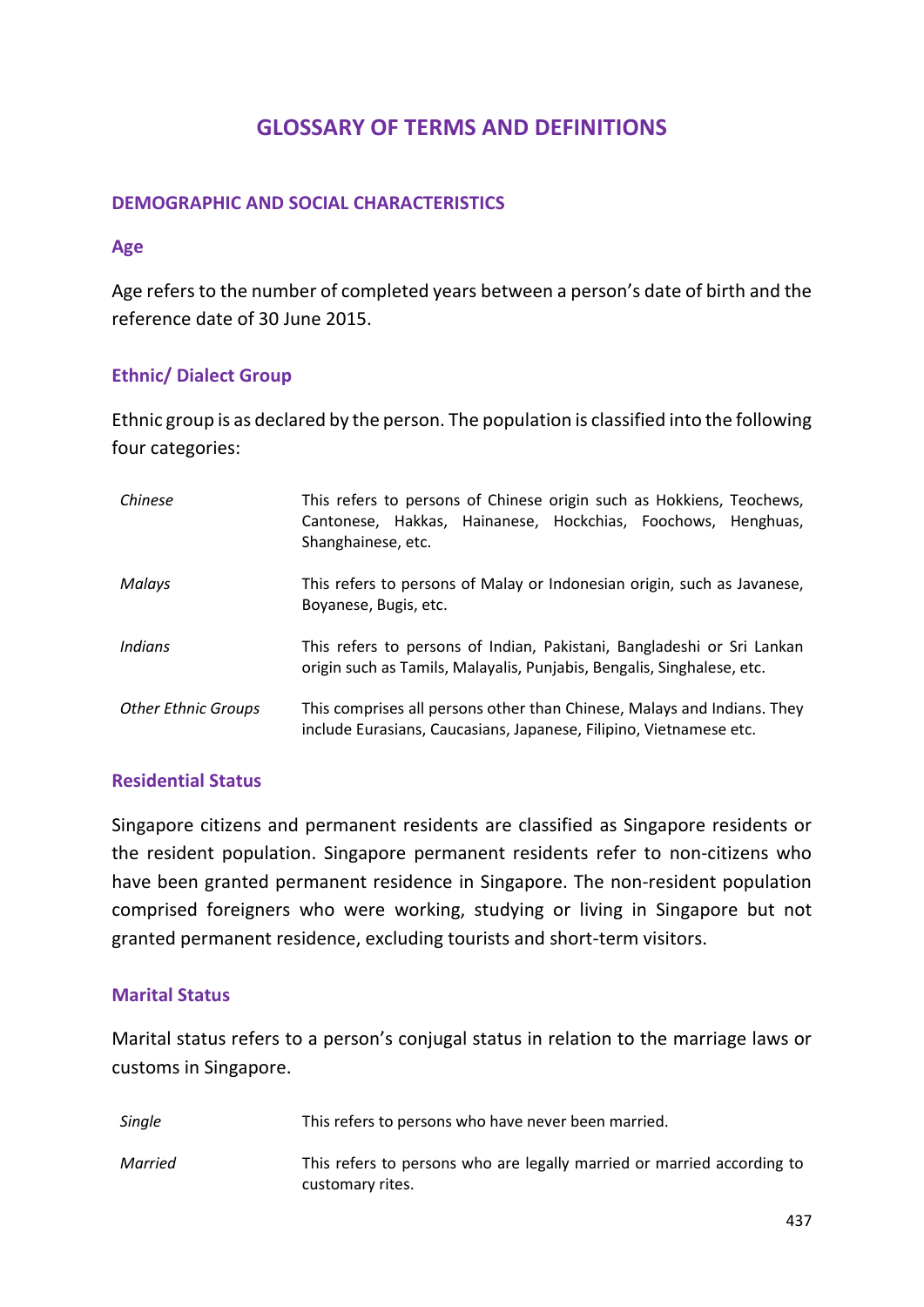| Widowed            | This refers to persons whose spouses are deceased and have not<br>remarried.                                                                                                     |
|--------------------|----------------------------------------------------------------------------------------------------------------------------------------------------------------------------------|
| Divorced/Separated | This refers to persons whose marriages have been legally dissolved, or<br>persons who have been legally separated or estranged from their<br>spouses and who have not remarried. |

### **Ever-Married Females**

Ever-married females refer to females who have been married before and are currently married, widowed, or divorced/separated.

# **Number of Children Born**

Number of children born refers to all the live-born children each resident woman aged 15 years and over has ever given birth to. It includes those children who are currently staying with her, those who have set up their own homes and those who are no longer living.

### **Religion**

Religion refers to the religious faith or spiritual belief of a person, regardless of whether he regularly attends religious ceremonies in a temple, mosque, church or other religious building. He may or may not practise his faith or belief. It is as declared by the person.

# **EDUCATION, LITERACY AND LANGUAGE**

# **Literacy (Language Literate In)**

This refers to a person's ability to read with understanding, e.g. a newspaper, in the language(s) specified.

### **Language Most Frequently Spoken at Home**

Language most frequently spoken at home refers to the language or dialect that a person uses most frequently at home when speaking to other household member(s).

# **Level of Education Attending**

Level of education attending refers to the grade or standard of formal education which a full-time student is attending. The Singapore Standard Educational Classification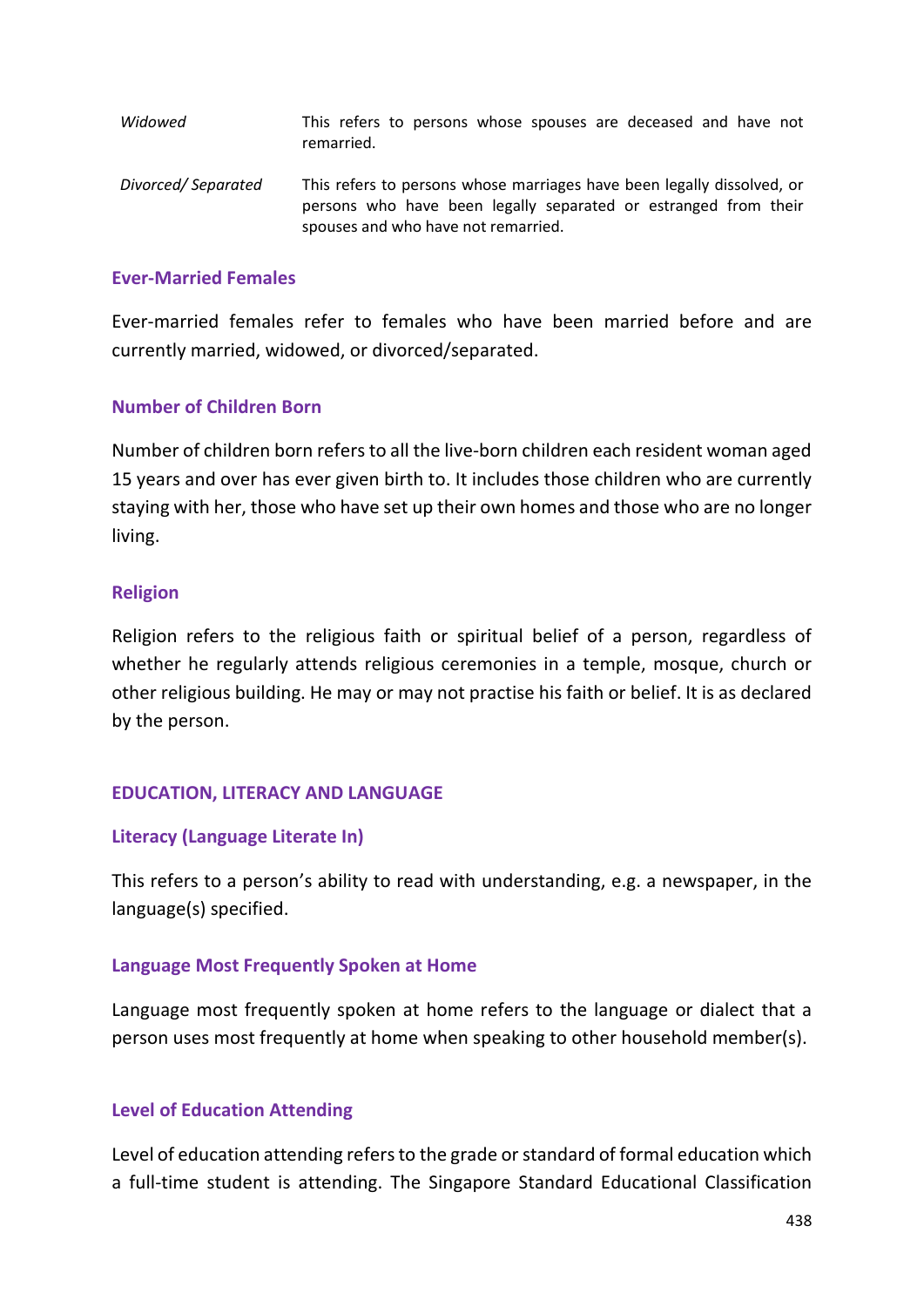2015 is used to classify students by level of education attending. Students aged 5 years and over are classified into the following main categories:

| Pre-Primary                                            | This refers to students attending kindergartens or pre-primary classes.                                                                                                                                                                                                                                                                                                                                                   |
|--------------------------------------------------------|---------------------------------------------------------------------------------------------------------------------------------------------------------------------------------------------------------------------------------------------------------------------------------------------------------------------------------------------------------------------------------------------------------------------------|
| Primary                                                | This refers to students attending Primary 1 to 6 and special classes for<br>the educationally sub-normal.                                                                                                                                                                                                                                                                                                                 |
| Secondary                                              | This refers to students attending Secondary 1 to 5 or courses of<br>secondary level offered in the vocational, technical and commercial<br>education institutions, e.g. Institute of Technical Education (ITE) Skills<br>Certificate course.                                                                                                                                                                              |
| Post-Secondary<br>(Non-Tertiary)                       | This refers to students attending Pre-University classes and junior<br>colleges or other courses at post-secondary level, e.g. fifth or sixth year<br>of the Integrated Programme, National ITE Certificate (Nitec), Higher<br>Nitec and Master Nitec.                                                                                                                                                                    |
| Polytechnic                                            | This refers to students attending polytechnic diploma or polytechnic<br>post/ advanced/ specialist/ management/ graduate diploma courses<br>offered by the local polytechnics such as the Singapore Polytechnic, Ngee<br>Ann Polytechnic, Temasek Polytechnic, Nanyang Polytechnic and<br>Republic Polytechnic.                                                                                                           |
| <b>Professional Qualification</b><br>and Other Diploma | This refers to students attending courses leading to the award of<br>professional qualification and other diploma, e.g. ITE diploma, National<br>Institute of Education (NIE) diploma, Singapore Institute of Management<br>(SIM) diploma, LASALLE diploma, Nanyang Academy of Fine Arts (NAFA)<br>diploma, Association of Chartered Certified Accountants (ACCA)<br>Qualification and Chartered Financial Analyst (CFA). |
| University                                             | This refers to students attending degree or postgraduate courses in<br>universities. It also includes students attending postgraduate courses in<br>postgraduate educational or training institutions.                                                                                                                                                                                                                    |

# **Highest Qualification Attained**

Highest qualification attained refers to the highest grade or standard a person has passed or the highest level where a certificate, diploma, or degree is awarded. The Singapore Standard Educational Classification 2015 is used to classify persons by highest qualification attained. Persons aged 15 years and over who are not attending educational institutions as full-time students are classified into the following main categories:

*No Qualification* This refers to persons who have never attended school, or have primary education but without Primary School Leaving Examination (PSLE) certificate or their equivalent, or have Certificate in Basic Education for Skills Training (BEST) 1-3.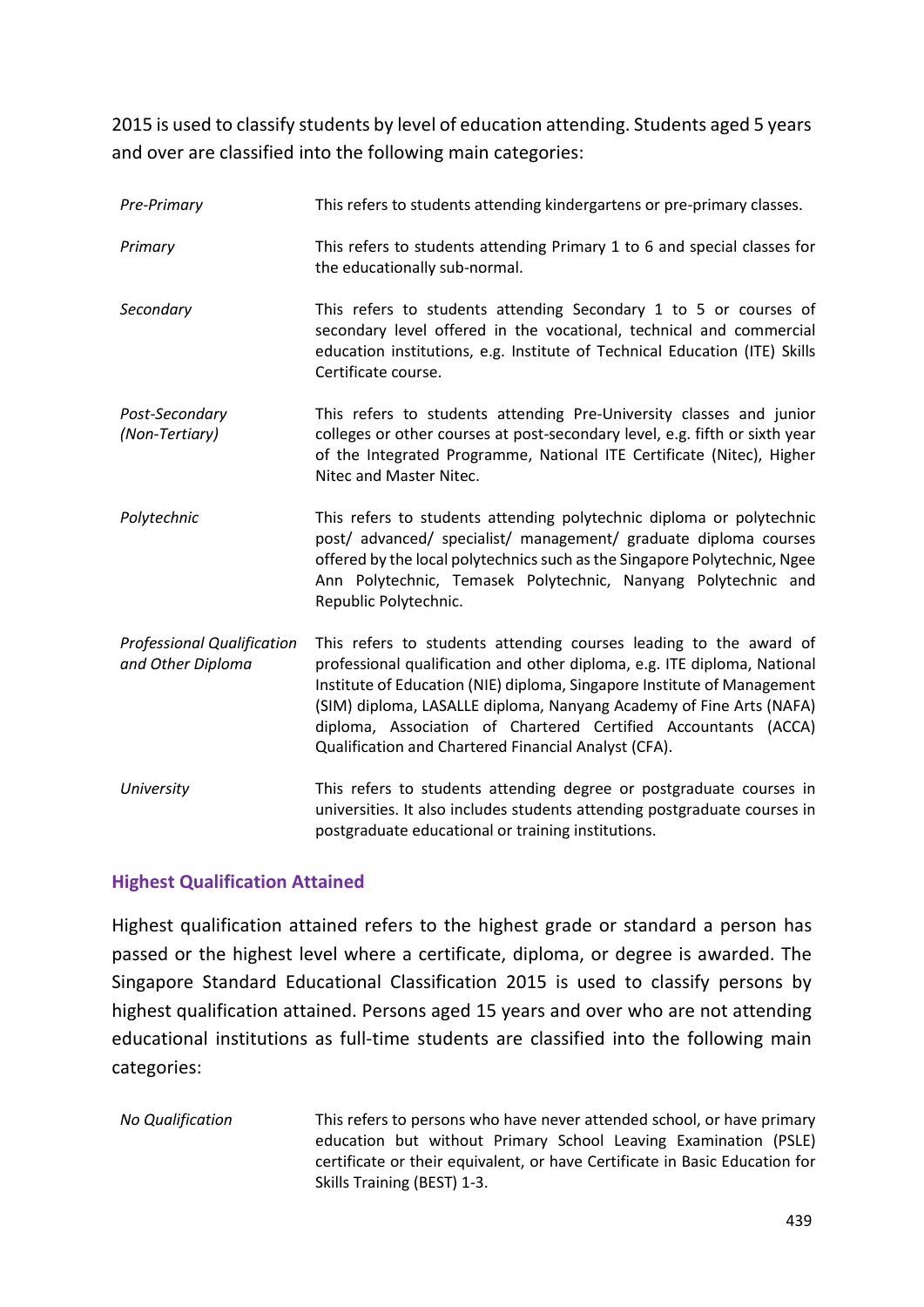| Primary                                                | This refers to persons who have PSLE or other certificate of equivalent<br>standard, or have Certificate in BEST 4 or at least 3 Employability Skills<br>Systems (ESS) Workplace Literacy and Numeracy (WPLN) Statements of<br>Attainment at Level 1 or 2.                                                                                                                                                                                                                                                                                                                                                                                                                                                                                                                                                                                                          |
|--------------------------------------------------------|---------------------------------------------------------------------------------------------------------------------------------------------------------------------------------------------------------------------------------------------------------------------------------------------------------------------------------------------------------------------------------------------------------------------------------------------------------------------------------------------------------------------------------------------------------------------------------------------------------------------------------------------------------------------------------------------------------------------------------------------------------------------------------------------------------------------------------------------------------------------|
| Lower Secondary                                        | This refers to persons who have secondary education without a General<br>Certificate of Education (GCE) Normal ('N')/ Ordinary ('O') Level pass or<br>equivalent, or have Certificate in Worker Improvement through<br>Secondary Education (WISE) 1-3, or basic vocational certificates<br>(including ITE Basic Vocational Training), or at least 3 ESS WPLN<br>Statements of Attainment at Level 3 or 4.                                                                                                                                                                                                                                                                                                                                                                                                                                                           |
| Secondary                                              | This refers to persons who have at least 1 GCE 'N'/ 'O' Level pass, or have<br>National ITE Certificate (Intermediate) or equivalent (e.g. National<br>Technical Certificate Grade 3, Certificate of Vocational Training), or have<br>ITE Skills Certificate (ISC) or equivalent (e.g. Certificate of Competency,<br>Certificate in Service Skills) or at least 3 ESS WPLN Statements of<br>Attainment at Level 5 and above.                                                                                                                                                                                                                                                                                                                                                                                                                                        |
| Post-Secondary<br>(Non-Tertiary)                       | This refers to persons who have at least 1 GCE Advanced ('A')/ Higher 2<br>('H2') Level pass or other certificates/ qualifications of equivalent<br>standard. It also includes those who have Nitec (e.g. Post Nitec<br>Certificate, Certificate in Office Skills, National Technical Certificate<br>Grade 2, National Certificate in Nursing, Advanced Builder Certificate), or<br>have Higher Nitec (including Certificate in Business Skills, Industrial<br>Technician Certificate and other polytechnic certificates), or Master<br>Nitec or equivalent (e.g. National Technical Certificate Grade 1). This<br>group also includes Workforce Skills Qualifications (WSQ) Certificate/<br>Higher Certificate/ Advanced Certificate or equivalent, International<br>Baccalaureate/ High school diploma or other advanced certificates (e.g.<br>SIM certificates). |
| Polytechnic                                            | This refers to persons who have polytechnic diploma, or polytechnic<br>advanced diploma (including polytechnic advanced/ post/ specialist/<br>graduate<br>diploma), or<br>polytechnic<br>management/<br>post-diploma<br>certificate.                                                                                                                                                                                                                                                                                                                                                                                                                                                                                                                                                                                                                                |
| <b>Professional Qualification</b><br>and Other Diploma | This refers to persons who have qualifications awarded by professional<br>bodies, or NIE diploma, ITE diploma and other diploma qualifications (e.g.<br>SIM diploma, LASALLE diploma, NAFA diploma, WSQ diploma and WSQ<br>specialist diploma).                                                                                                                                                                                                                                                                                                                                                                                                                                                                                                                                                                                                                     |
| University                                             | This refers to persons who have bachelor degree, or postgraduate<br>diploma (including NIE postgraduate diploma), or master's degree, or<br>doctorate. It also includes persons with WSQ graduate certificate or WSQ<br>graduate diploma.                                                                                                                                                                                                                                                                                                                                                                                                                                                                                                                                                                                                                           |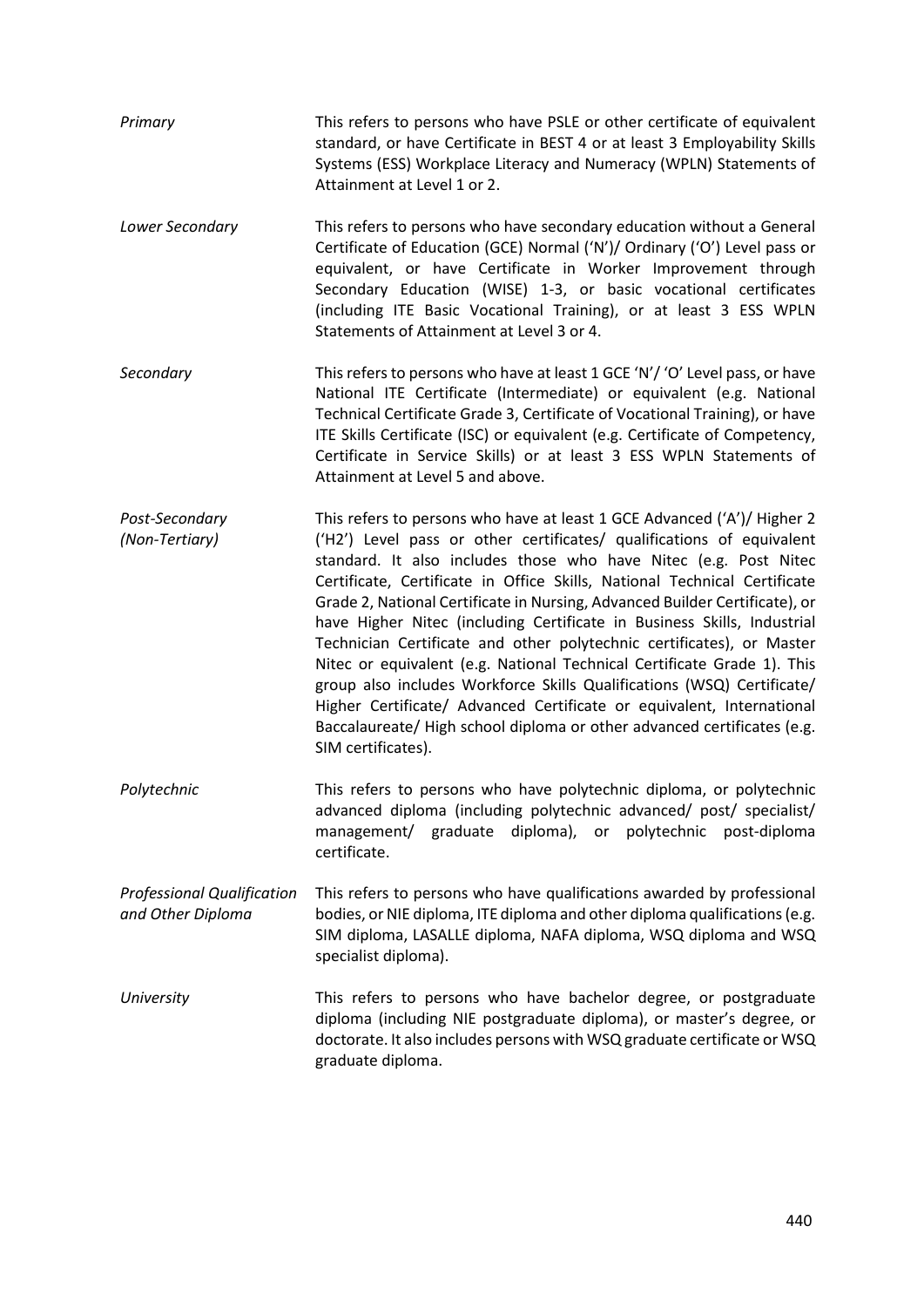# **Field of Study**

Field of study refers to the principal discipline, branch or subject matter of study that leads to the award of the qualification attained. The Singapore Standard Educational Classification 2015 is used to classify the subject matter of study.

# **ECONOMIC CHARACTERISTICS**

### **Economic Status**

Persons aged 15 years and over are classified as either economically active or economically inactive.

Economically active persons refer to persons who were working and those who were actively looking for work if not working during the reference period.

| Working    | A working person is one who during the reference period, worked for<br>one hour or more either for pay or profit. It includes those serving<br>National Service, as well as those who were helping in a family business<br>without fixed pay. It also includes all those who had a job or business to<br>return to but were temporarily absent because of illness, injury or other<br>reasons. |
|------------|------------------------------------------------------------------------------------------------------------------------------------------------------------------------------------------------------------------------------------------------------------------------------------------------------------------------------------------------------------------------------------------------|
| Unemployed | An unemployed person is one who was not working during the reference<br>period but was actively looking for work and available for work. It also<br>includes those who are not working but planning to start his own<br>business or taking up a new job after the reference period.                                                                                                            |

Economically inactive persons refer to persons aged 15 years and over who are neither working nor unemployed during the reference period.

# **Occupation**

Occupation of a working person refers to the kind of work the person was doing during the reference period, which may not necessarily be related to his training, skill or professional qualification. In the case of a person who performs two or more kinds of work, his occupation would refer to the one in which he usually works the longest hours during the reference period. The Singapore Standard Occupational Classification 2015 is used to classify working persons by occupation.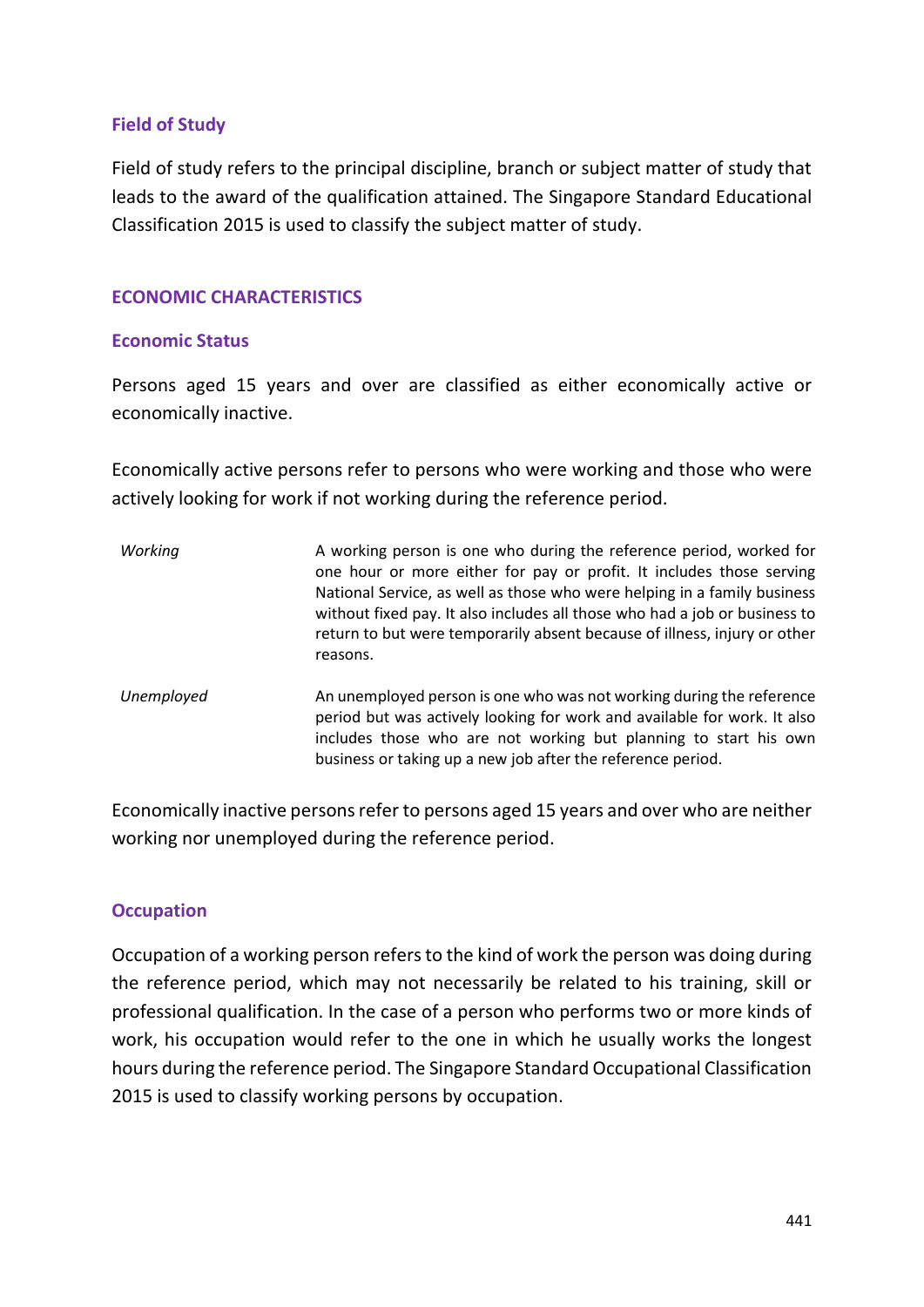# **Industry**

Industry refers to the major kind of economic activity or the nature of business of the establishment, enterprise, firm or organisation in which the person was employed during the reference period. If the person was self-employed, industry refers to the major kind of economic activity or nature of business the person was operating. The Singapore Standard Industrial Classification 2015 is used to classify all working persons by industry.

# **Employment Status**

Employment status refers to the status of working persons in relation to their employment. Working persons aged 15 years and over are classified into the following categories:

| <b>Employers</b>                      | These are persons who employ at least one paid worker in their<br>business or trade.                                              |
|---------------------------------------|-----------------------------------------------------------------------------------------------------------------------------------|
| <b>Own Account Workers</b>            | These are persons who operate their own business without employing<br>any paid workers in the conduct of their business or trade. |
| <b>Employees</b>                      | These are persons who work for employers in return for regular wages<br>or salaries.                                              |
| <b>Contributing Family</b><br>Workers | These are persons who assist in the operation of family business<br>without receiving regular wages or salaries.                  |

# **Usual Hours Worked**

This refers to the number of hours that a person usually works in a typical week, regardless of whether he is paid or not. The concept of usual hours of work differs from that of normal hours of work referred to in contractual arrangements. For a person who has just started work during the reference period, usual hours of work refers to the number of hours per week he is expected to work in that job. For a multiple jobholder, it should be aggregated from the hours spent in all the jobs.

# **Gross Monthly Income from Work**

This refers to the total amount of income earned from employment. For employees, it refers to the gross monthly wages or salaries before deduction of employee Central Provident Fund (CPF) contributions. It would include gross monthly wages or salaries, allowances, overtime, commission, tips and one-twelfth of annual bonuses. For employers and own account workers, it refers to the average monthly profits from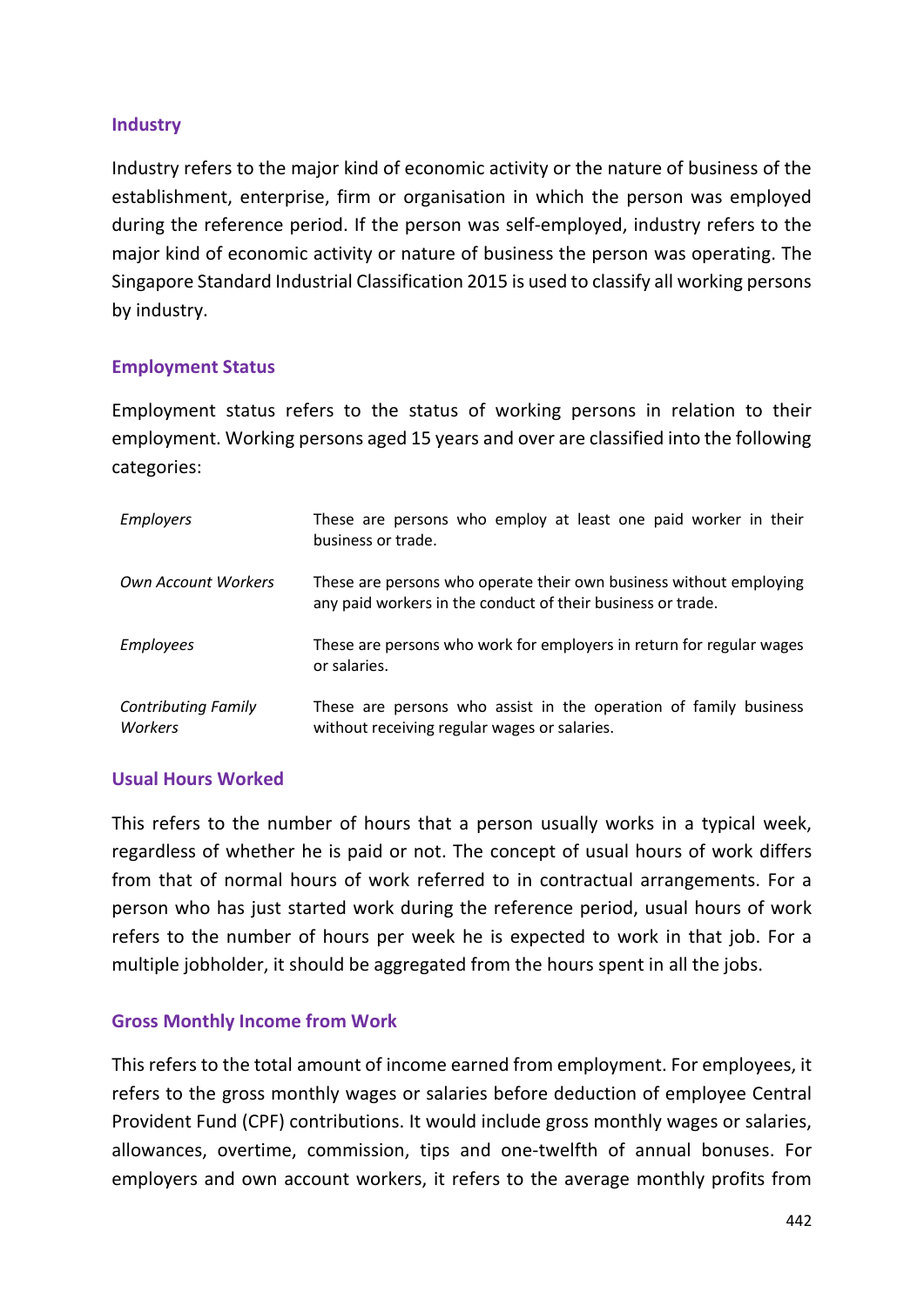their business, trade or professional (i.e. total receipts from sales and services performed less the business expenses incurred). Data refers to income from work before accounting for Government transfers and taxes.

### **HOUSEHOLD AND HOUSING CHARACTERISTICS**

# **Household**

A household refers to a group of two or more persons living together in the same house and sharing common food or other arrangements for essential living. It also includes a person living alone or a person living with others but having his own food arrangements. Although persons may be living in the same house, they may not be members of the same household.

# **Resident Household**

A resident household refers to a household headed by a Singapore citizen or permanent resident.

# **Head of Household**

The head of a household is the person generally acknowledged as such by other members of the household. The person acknowledged as the head by other members of the household is normally the oldest member, the main income earner, the owneroccupier of the house or the person who manages the affairs of the household. Where the household comprises a group of unrelated persons, the head of household refers to the person who manages the affairs of the household, or any person who supplied the information pertaining to other members.

### **Household Structure**

Household structure refers to the classification of a household according to the number of family nuclei and generations in the household.

A family nucleus in a household can be formed by:

- (a) a married couple without children;
- (b) a married couple with never-married child(ren); or
- (c) one parent with never-married child(ren).

Each nucleus comprises one or more generations.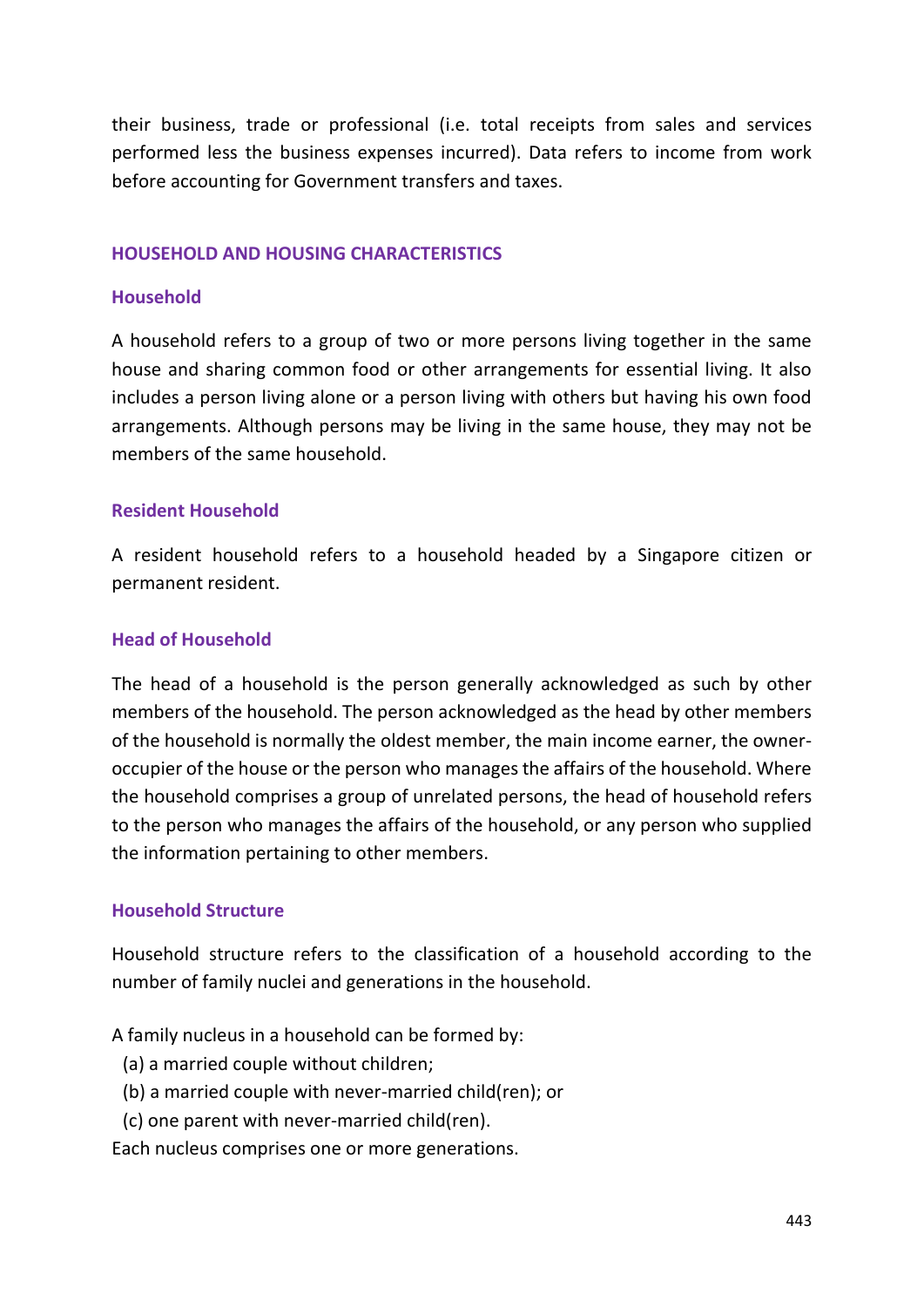A household can have one family nucleus, multiple family nuclei or none.

Household with no family nucleus refers to a household formed by a person living alone or living with others but does not constitute any family nucleus. This is further classified into one-person household or household with more than one person.

### **Household Living Arrangement**

Household living arrangement refers to the classification of a household according to the household composition, age and marital status of household head and age group of the youngest child of head. Households are broadly classified into:

| <b>Married Couple-based</b>                | Refers to households with a married head and spouse. This category is<br>further split into those living with children and without children.                                                                                                                                                                                                                                           |
|--------------------------------------------|----------------------------------------------------------------------------------------------------------------------------------------------------------------------------------------------------------------------------------------------------------------------------------------------------------------------------------------------------------------------------------------|
| Other Households<br>with Family Nucleus    | Includes lone parent households whose head is never-married/widowed/<br>divorced/ separated and living with children aged below 16 years or never-<br>married children as well as other types of households with a family nucleus.<br>For example, a divorced household head living with elderly parents only, or<br>a widowed household head living with the son and daughter-in-law. |
| Other Households<br>without Family Nucleus | Refers to other types of households without a family nucleus, including one-<br>person households. For example, a never-married household head living<br>with never-married siblings, a household head living with unrelated persons<br>only and an ever-married person who is living alone as the children have<br>grown up and moved out from the parental home.                     |

### **Household Size**

Household size refers to the total number of members in the household, including maids.

### **Number of Working Persons in Household**

The number of working persons in the household includes members of the same household who were working. Maids in the household are excluded.

### **Household Income from Work**

Household income from work refers to the sum of income received by working members of the household from employment and business. However, it does not include the income of maids. Monthly household income from work includes onetwelfth of the annual bonus. Data refers to household income from work before accounting for Government transfers and taxes, unless stated otherwise.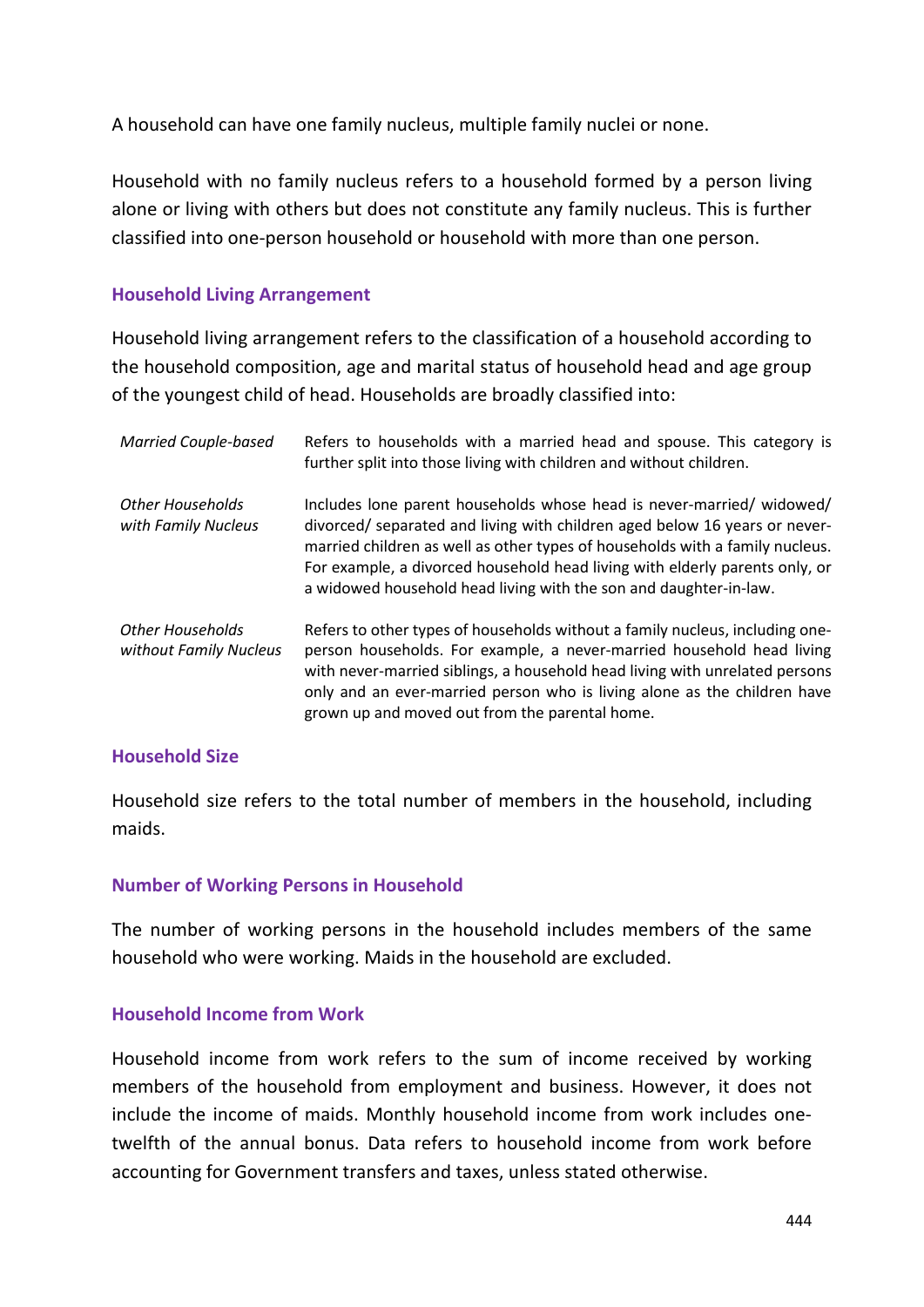# **Household Income from Work Per Household Member**

Household income from work per household member refers to the household income from work divided by the total number of members (household size) in the household. For example, if only one person in a household of four is working, his income is divided by four to derive the average income per household member.

# **Predominant Household Language**

Predominant household language refers to the language or dialect spoken by the majority of household members to other members, excluding maids and unrelated persons.

# **Living Arrangement of Residents aged 65 years and over**

Residents aged 65 years and over are classified according to their co-residence with their spouse or children. Additional dimension on the economic status of the children is incorporated into the classification.

| With At Least One Working | This refers to a resident aged 65 years and over living with his/her |
|---------------------------|----------------------------------------------------------------------|
| Child                     | children in the same household, at least one of whom is working.     |
| With All Non-working      | This refers to a resident aged 65 years and over living with his/her |
| Children                  | children in the same household, all of whom are not working.         |

Residents aged 65 years and over who are not living with their spouse or children are classified according to whether they are living alone or with other counterparts. Residents aged 65 years and over living alone refer to those in one-person households, with or without other occupants in the same dwelling unit.

# **Type of Dwelling**

A dwelling refers to a building or part of a building used or intended to be used by one or more persons as living quarters. Each dwelling has its own separate entrance(s) with direct access to a public road or pathway. A dwelling may be a residential building by itself, or a unit in a residential building, or part of a non-residential building such as a shop or factory with space used as living quarters.

The dwellings covered are broadly classified into these three housing unit categories: Housing and Development Board (HDB) properties, condominiums and other apartments, and landed properties.